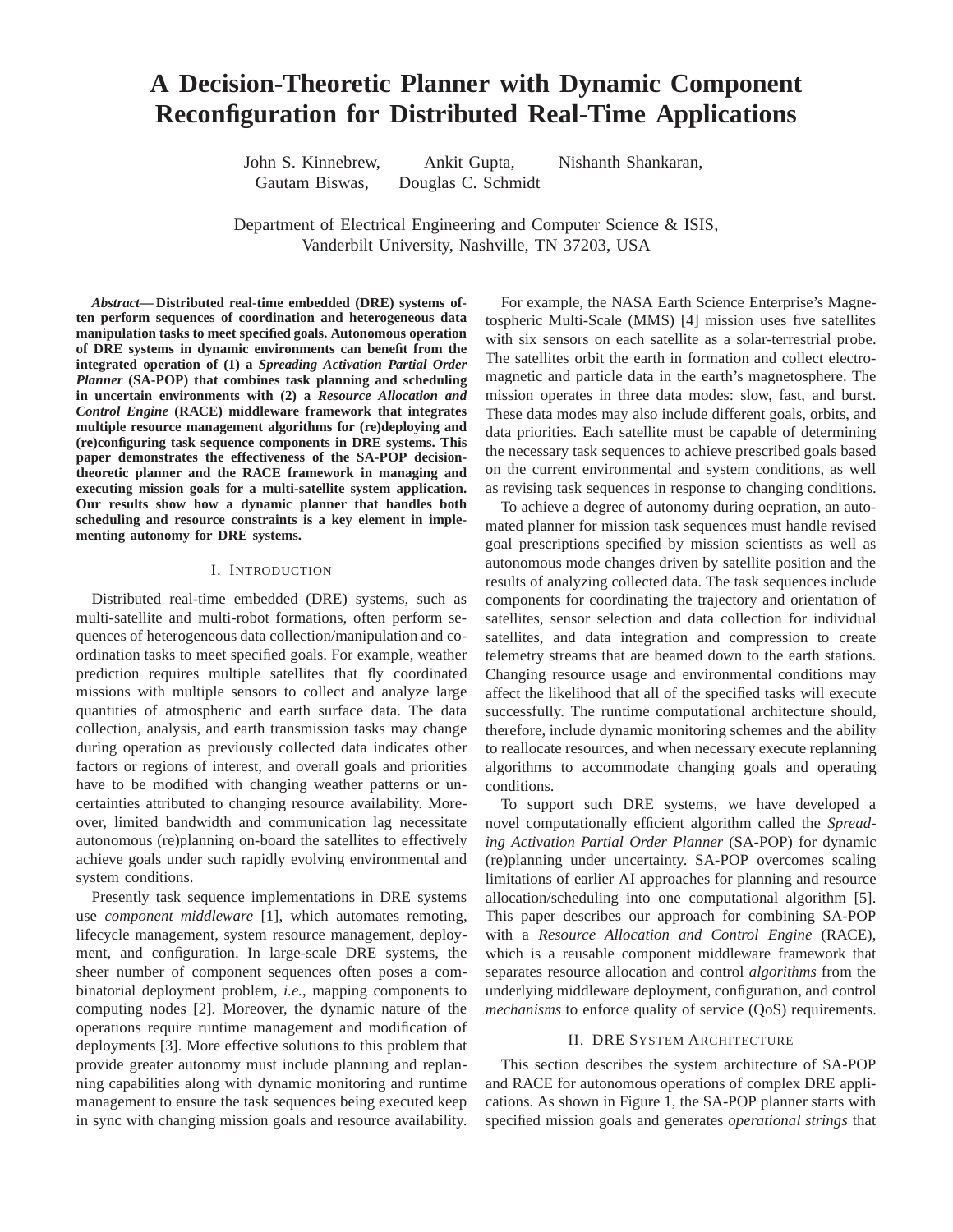represent appropriate task sequences of high expected utility. Each goal specification is mapped onto one operational string,



Fig. 1. SA-POP and RACE in a Multi-Satellite System

which includes the control (ordering) dependencies, the data (producer/consumer) dependencies, and required start and end times for tasks, if any. The operational strings also contain suggested implementations for each task. The RACE framework performs the initial deployment of the task implementations onto computational resources, and then monitors and manages runtime resource allocation to enforce QoS requirements for these operational strings.

DRE systems in the domains of shipboard computing [6], avionics mission computing [7], and intelligence, surveillance and reconnaissance [8] often represent applications as groups of domain-related tasks that can be modeled as operational strings. These strings in turn can be implemented by executable software components using component technologies, such as the OMG's Lightweight CORBA Component Model (CCM) [9] and Web Services. In our architecture, *components* are units of implementation and composition that contain parameterized executable code with specified QoS requirements (such as maximum latency and minimum throughput values) and resource consumption profiles (such as expected CPU and memory usage).

For the MMS application to achieve a given set of *goals* (*e.g.*, study the physics of plasma reconnection and charged particle acceleration), SA-POP first uses a spreading activation mechanism [10] to generates expected utility values for individual tasks that can contribute to achieving specified

goals. Guided by these expected utility values, SA-POP's planning and scheduling algorithms generate partial order *task sequences* from which the operational strings are derived. As a next step, the individual tasks in a sequence are mapped to available executable software components, *e.g.*, the planner may pick a data compression task and then select an appropriate component implementation for a chosen compression algorithm.

For a task to execute successfully, SA-POP must know which preconditions to satisfy and the input/output data streams and other effects that result from its operation. Uncertainty as to whether tasks will produce the desired output and results is captured via conditional probabilities associated with the preconditions and effects of a task. Together, the input/output definitions, preconditions/effects, and related conditional probabilities define the *functional signature* of the task. Different parameterizations of a given component may produce different functional signatures. Conversely, different components that have the same functional signature may vary in time to completion, resource usage, and QoS parameters.

In this paper, a *task* is defined as one or more parameterized components with a single functional signature. The functional signature of each task, and task dependencies are captured in a *task network*, which is a directed graph that represents both tasks and conditions (preconditions, data input, effects, and data output) with the links encoding the requisite probability information. The task network can be constructed by a domain expert using domain-specific modeling tools, such as the Generic Modeling Environment (GME) [11]. With the task network and a set of utility values for goal conditions/data specified by a user, a spreading activation mechanism, described in the next section, computes expected utility values for each task.

To ensure applications do not violate resource constraints, SA-POP also requires knowledge of the resource consumption and execution time of each possible implementation of a task, *i.e.*, its *resource signature*. A given task may be implemented by multiple parameterized components, each with different resource signatures. SA-POP uses a *task map*, shared with RACE, to associate each task with a set of parameterized components and their individual resource signatures.

Operational strings produced by SA-POP are given as input to RACE, which then uses reusable algorithms to (1) deploy the initial mapping of components to nodes and (2) monitor system and application resource usage [12] to manage system performance. RACE allocates resources to application components based on their resource requirements and QoS characteristics. Since component resource use and end-to-end QoS for operational strings are sensitive to runtime changes and changes in system performance, *e.g.*, due to changes in resource availability and transient overload, RACE can also redeploy and/or reconfigure application components using the implementation options available in the task map to ensure the desired end-to-end QoS requirements of operational strings are not violated.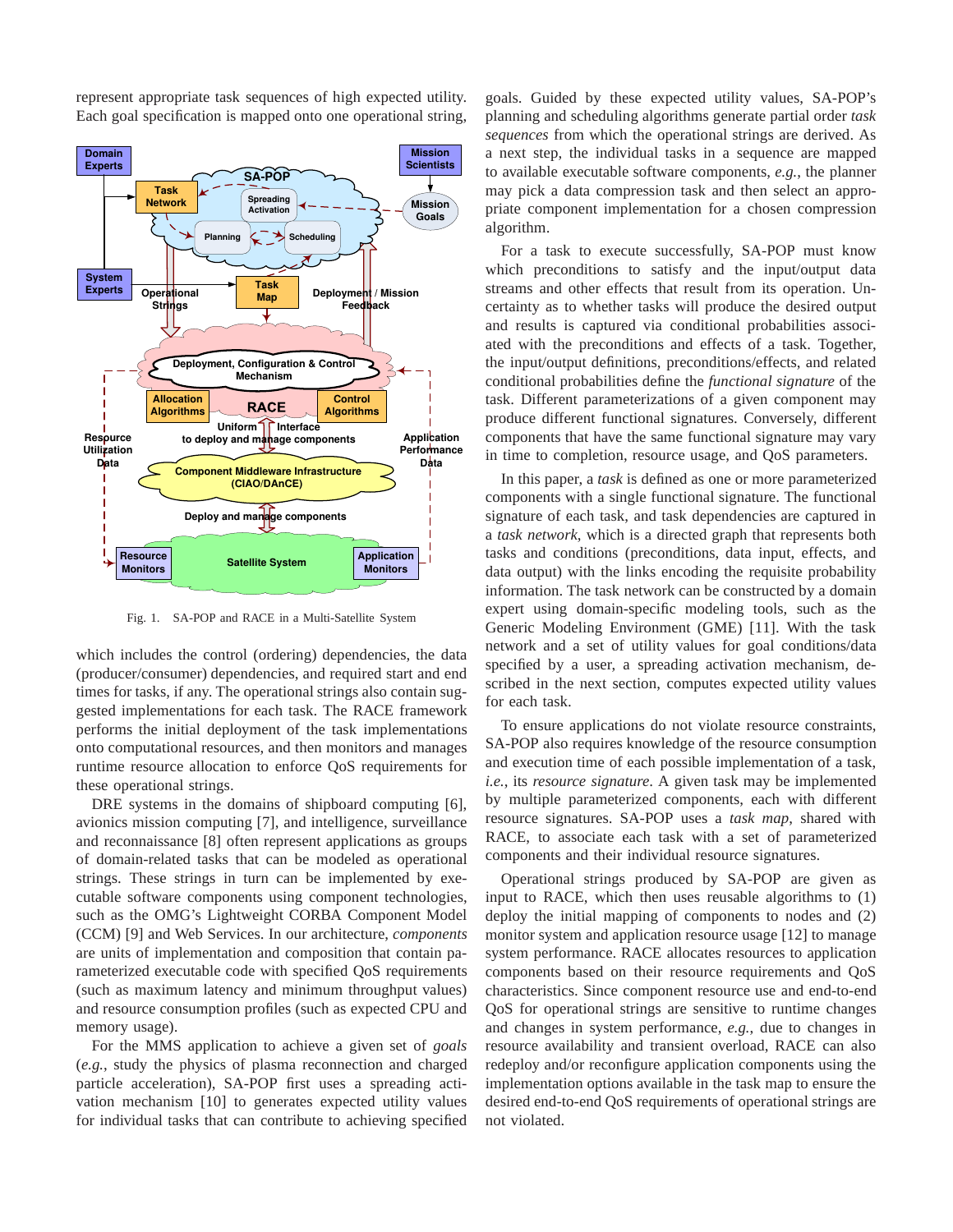#### III. THE SPREADING ACTIVATION PLANNER (SA-POP)

As discussed in Section II, autonomous operations in DRE systems require two components that operate in concert: (1) a planning and scheduling system that responds to changes in goal specifications, environmental conditions, and changes brought about by the interpretation of collected data, and (2) a resource allocation engine that can monitor resource usage and QoS specifications to ensure that the plan execution meets the desired goal specifications. This section describes the primary algorithmic steps in SA-POP planner and scheduler, which include (1) a decision-theoretic spreading activation mechanism to identify task sequences that maximize an expected utility measure for given a set of goals, and (2) an operational string generation mechanism that uses the computed expected utilities of tasks and their associated implementation resource signatures to ensure that the extracted task sequences in an operational string have high expected utility and meet resource, time, and other QoS constraints.

#### *A. Spreading Activation Networks*

A spreading activation task network, as shown in Figure 2, captures the links between task sequences and goal conditions [10]. The network contains condition nodes (ovals) and task nodes (rectangles) with directed links that indicate the preand post-conditions for executing individual tasks. Condition



Fig. 2. A Spreading Activation Network for the MMS Scenario

nodes are represented as Boolean variables with associated probabilities that define the maximum likelihood of that node achieving true/false values. Environmental/system conditions (*e.g.*, a particular sensor is active) and generated data (*e.g.*, a data stream from a sensor) are represented as condition nodes. The data condition nodes represent the availability (true) or non-availability (false) of the corresponding data.

The weight,  $w_{ij}$ , of the link from a condition node,  $c_i$ , to a task node,  $t_i$ , defines the likelihood that  $t_i$  succeeds in given ci , *i.e.*

$$
w_{ij} = \frac{P(t_j^s|c_i = true) - P(t_j^s|c_i = false)}{P(t_j^s|c_i = true) + P(t_j^s|c_i = false)},
$$
 (1)

where  $t_j^s$  indicates that task  $t_j$  is successful. This encoding supports *hard constraints* (weight =  $1$  (−1)), *i.e.*, where the

condition must be true (false) for the task to succeed, and *soft constraints* (weight  $< 1$  ( $> -1$ )), *i.e.*, where the true (false) value of the condition increases the probability of task success. Soft constraints can be used to model inferred conditions in uncertain environments, where an actual precondition can not be sensed directly but is probabilistically related to other conditions that can be sensed. For example, an imperfect (noisy) sensor for detecting an environmental condition necessary to the success of a task can be modeled using a soft constraint.

The weight,  $w_{jk}$ , of the link from a task node,  $t_j$ , to a condition node,  $c_k$ , defines the probability that  $c_k$  will be true/false after  $t_i$  executes, *i.e.*:

$$
w_{jk} = \begin{cases} P(c_k = true | t_j^x) & \text{if } t_j \text{ sets } c_k = true \\ -P(c_k = false | t_j^x) & \text{if } t_j \text{ sets } c_k = false, \end{cases} (2)
$$

where  $t_j^x$  indicates that task  $t_j$  is executed.

The likely contribution of a task toward a desired goal is computed as an expected utility (EU), *i.e.*, the product of the task's utility toward meeting the goal requirements and its likelihood of success. Probability values are propagated forward through the network from preconditions through tasks to effects. Utility values are propagated backward through the network from effects through tasks to preconditions, which allows preconditions of potentially useful tasks to accumulate utility and makes them useful subgoals toward meeting the specified goal requirements.

Two experiments using the task network shown in Figure 2 illustrate the results of spreading activation with different goals. In experiment 1, condition nodes C14 and C15 each have a goal utility of 100, whereas in experiment 2, C15 is replaced with C16, again with a goal utility of 100. Table I summarizes the resulting expected utility and probability values for all task and condition nodes in the network. Note that negative EU values indicate expected utility for a condition being false instead of true, and the probability values listed are probabilities of success for tasks or probabilitis of a true value for conditions. Figures 3 and 4 illustrate the different plans that would result based on expected utilities in the two experiments.



Fig. 3. Resultant Plan in Experiment 1



Fig. 4. Resultant Plan in Experiment 2

Since C15 is not a goal in experiment 2, A10 only accumulates utility from C14. As a result, A7 has a higher expected utility than A10 due to its higher probability of success and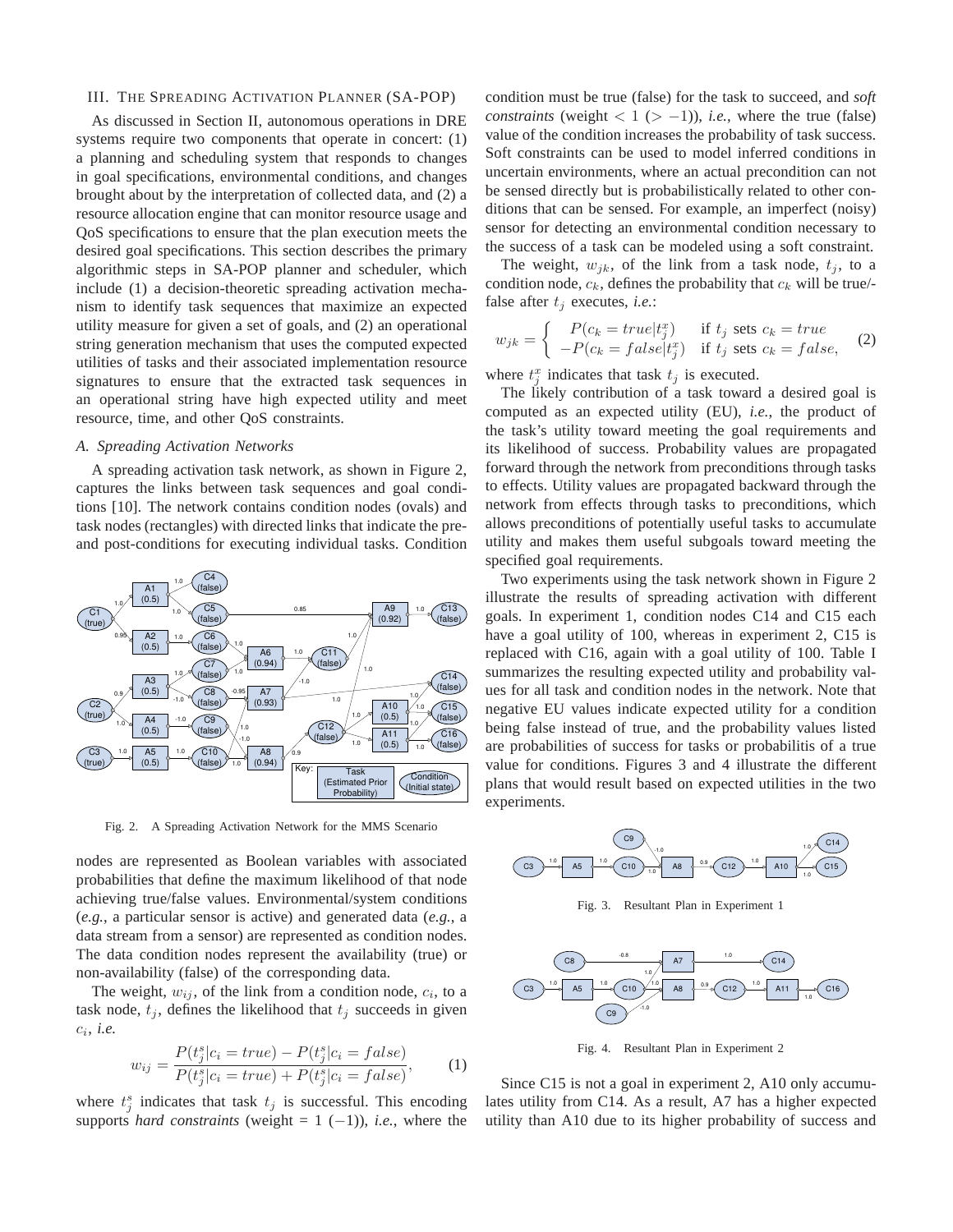| Nodes          | EU Exp 1         | EU Exp 2         | Prob Exp 1 | Prob Exp 2 |
|----------------|------------------|------------------|------------|------------|
| A1             | $\theta$         | $\theta$         | 1.000      | 1.000      |
| A2             | $\boldsymbol{0}$ | $\overline{0}$   | 0.975      | 0.975      |
| A <sub>3</sub> | $\Omega$         | $\theta$         | 0.950      | 0.950      |
| A4             | $\overline{0}$   | $\theta$         | 1.000      | 1.000      |
| A5             | 181              | 181              | 1.000      | 1.000      |
| A6             | $\boldsymbol{0}$ | $\boldsymbol{0}$ | 0.926      | 0.926      |
| A7             | 100              | 100              | 0.990      | 0.990      |
| A8             | 162              | 162              | 1.000      | 1.000      |
| A <sub>9</sub> | $\boldsymbol{0}$ | $\boldsymbol{0}$ | 0.830      | 0.830      |
| A10            | 180              | 90               | 0.900      | 0.900      |
| A11            | 90               | 90               | 0.900      | 0.900      |
| C1             | $\theta$         | $\boldsymbol{0}$ | 1.000      | 1.000      |
| C <sub>2</sub> | $\overline{0}$   | $\theta$         | 1.000      | 1.000      |
| C <sub>3</sub> | 181              | 181              | 1.000      | 1.000      |
| C <sub>4</sub> | $\overline{0}$   | $\overline{0}$   | 1.000      | 1.000      |
| C <sub>5</sub> | $\overline{0}$   | $\overline{0}$   | 1.000      | 1.000      |
| C <sub>6</sub> | $\Omega$         | $\Omega$         | 0.975      | 0.975      |
| C7             | $\overline{0}$   | $\overline{0}$   | 0.950      | 0.950      |
| C8             | $-95$            | $-95$            | $\theta$   | $\theta$   |
| C9             | $-162$           | $-162$           | $\Omega$   | $\theta$   |
| C10            | 181              | 181              | 1.000      | 1.000      |
| C11            | $\overline{0}$   | $\overline{0}$   | 0.926      | 0.926      |
| C12            | 180              | 180              | 0.900      | 0.900      |
| C13            | $\theta$         | $\overline{0}$   | 0.830      | 0.830      |
| C14            | 99               | 99               | 0.990      | 0.990      |
| C15            | 90               | $\boldsymbol{0}$ | 0.900      | 0.900      |
| C16            | $\overline{0}$   | 90               | 0.900      | 0.900      |

TABLE I SPREADING ACTIVATION RESULTS

is chosen to achieve C14 instead of A10. Moreover, A11 is also necessary to achieve the goal of C16 in experiment 2, while A5 and A8 are common to both plans as they achieve subgoals necessary for following tasks.

## *B. Operational String Generation*

For the NASA MMS and similar DRE systems, the fewer the constraints imposed by an operational string, the easier it is to make initial deployment decisions and manage resources at runtime. To facilitate these activities, we adopt a modified *Partial Order Causal Link* (POCL) design [13] to generate operational strings. The least commitment strategies typical of partial order planning allow SA-POP to impose relatively few constraints compared to other popular planning techniques, such as state space search and constraint satisfaction based planners. Recent research [14] also indicates that in many cases the performance of partial order planning can be brought up to par with these other approaches through the application of appropriate heuristics.

SA-POP leverages information available from the partial order planning process in applying resource constraints and finding resource violations. In DRE systems, such as the MMS scenario, many tasks in an application are data manipulation tasks that operate over long time windows with a required start time, but no defined end time. Instead, the end time is dynamically determined by ongoing analysis of the data, which limits the effectiveness of many popular scheduling approaches such as timetabling [15], edge-finding [16], and classical energetic reasoning [17].

Rather than primarily relying on start/end time window manipulation, SA-POP leverages the ordering constraints common to partial order plans. These constraints are used to create *precedence graphs* [17] that partition all other tasks into sets based on their ordering with respect to a particular task under consideration. With this information, SA-POP applies a modified version of Laborie's energy precedence and balancing constraint propagation techniques [17] to detect potential resource violations, constrict possible execution times for tasks, and add additional task ordering constraints.

A plan of operational strings generated by SA-POP is constrained by four different kinds of "links," which specify an ordering of two task instances. A *Causal Link* indicates one task must execute before the other based on a system/environmental condition. These links are imposed during planning when a task is chosen to satisfy an open non-data condition, and are only applicable between task instances within a single operational string. A *Data Link* indicates both tasks must execute simultaneously because they both operate on the same data stream. These links are imposed during planning when a task is chosen to satisfy an open data condition, and are only applicable within a single operational string. A *Threat Link* indicates one task must execute before the other. These links are imposed during planning to resolve causal link threats, and are valid within, as well as across, operational strings. A *Scheduling Link* indicates one task must execute before the other.

The links outlined above are imposed during scheduling to prevent potential resource violations, and are valid within, as well as across, operational strings. We also define one additional type of constraint on task instances in an operational string, *Time Constraint*. This constraint specifies a required start-by or end-by time, and is strictly required as it is specified in the goal input for a condition achieved by the task.

In addition to links and time constraints, SA-POP maintains some additional time and ordering information internally that it uses to plan and schedule, but which does not directly constrain its output operational strings. A *Time Window* consists of an earliest time and latest time. Start and end time windows are maintained for each task instance. A *Ranking*(a, b) is a comparison between task instances  $a$  and  $b$ , which describes the order in which they will be executed given the current knowledge of the plan.

There are four rankings used by SA-POP: *Before*, *After*, *Simultaneous*, and *Unranked*. *Before* indicates a will complete its execution before b begins executing. *After* is the reciprocal of the Before relation. *Simultaneous* indicates both a and b will start and end their executions strictly at the same times. *Unranked* indicates the execution of a and b is overlapping or potentially overlapping.

The rankings between all pairs of tasks are maintained in a precedence graph [17] and are determined by the links and time windows in the current plan. The precedence graph maintained by SA-POP differs from Laborie's definition primarily in that it is defined between pairs of task instances rather than *events*, which are the individual start and end times of task instances. This simplification allows more efficient scheduling calculations for *discrete resources* (which are resources, such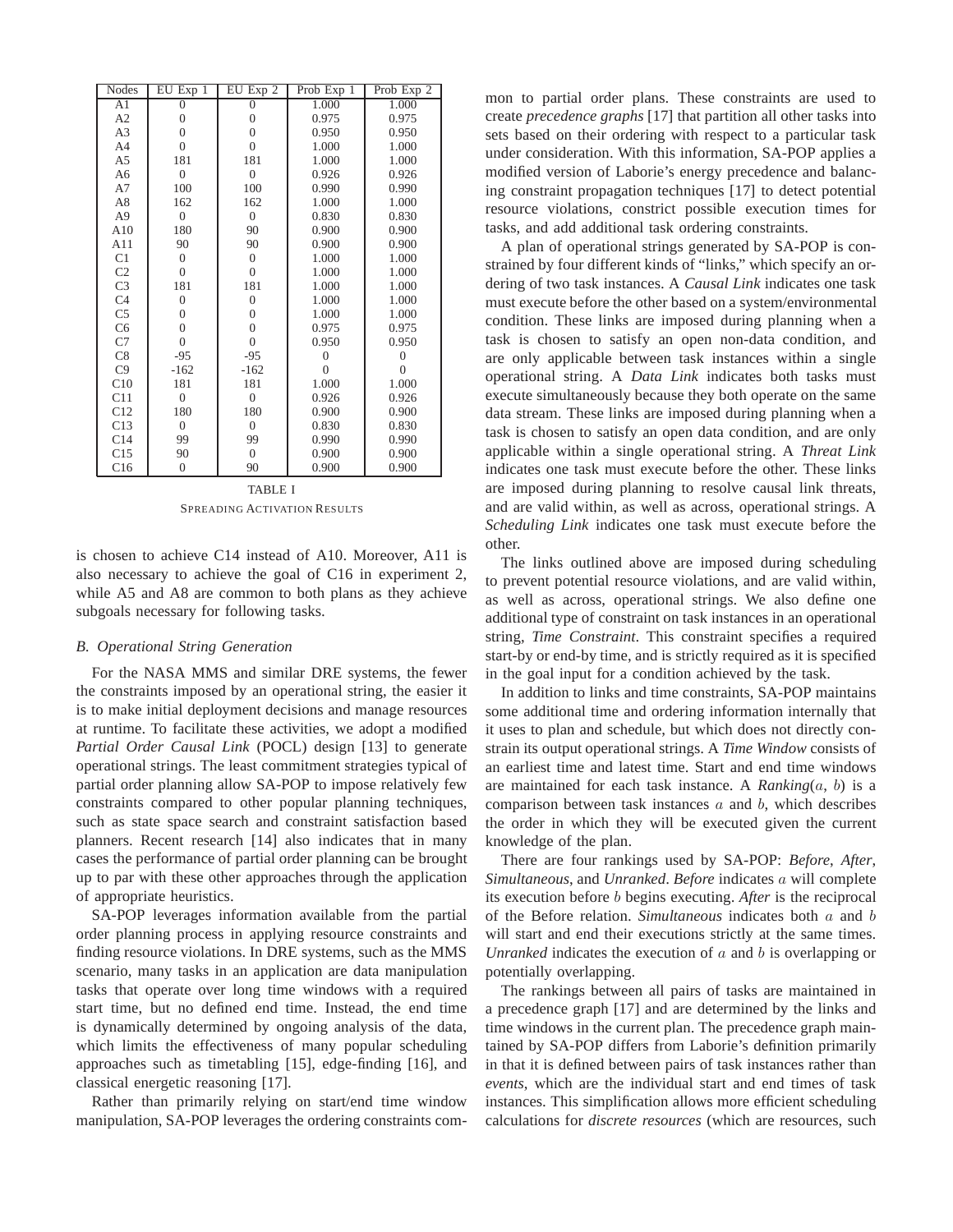as memory, used during a task's execution and then freed). SA-POP currently does not schedule tasks based on *reservoir resources* (which are resources, such as battery power, that can be arbitrarily produced or consumed). The existing framework could be extended, however, to apply resource constraint propagation and search for reservoir resources with some modifications to the original Laborie balance constraint [17].

SA-POP generates operational strings using mutually recursive planning and scheduling algorithms with backtracking. Each step in the generation of an operational string involves the four recusive algorithms described below:

Algorithm: *Plan*. SA-POP begins with the mission goals as the set of open conditions. Since data manipulation tasks are resource intensive and execute concurrently with other tasks on the same data stream, SA-POP gives priority to data flow conditions, which enables early detection of irresolvable resource violations in a nascent plan, thereby pruning the search space. In choosing a task to satisfy the current open condition, SA-POP prefers tasks with higher expected utility values, weighted by their probability of achieving the condition. There is also a threshold on this probability value for the tasks. Those falling below the threshold are ranked strictly by probability rather than expected utility. This ranking represents a tradeoff between the total expected utility, which may accumulate from multiple goals, and the likelihood of achieving the subgoal currently under consideration.

Algorithm: *ResolveThreats*. This algorithm recursively resolves causal link threats, as in traditional partial order planning. Specifically, a causal link is of the form  $T1-(C1)$  $ValueX \rightarrow T2$ , meaning task instance T1 achieves condition  $C1 = ValueX$  as a precondition for task instance T2. A causal link threat occurs when another task instance,  $T3$ , has an effect of  $C1 = ValueY$ , where  $ValueX \neq ValueY$ , and is not ordered (by the current set of causal, data, and threat links) with respect to  $T_1$  and  $T_2$ . To resolve this threat,  $T3$  must be ordered either before  $T1$  (demotion) or after T<sub>2</sub> (promotion). *ResolveThreats* thus attempts to recursively resolve all causal link threats by promotion or demotion.

Algorithm: *Schedule*. With this algorithm, SA-POP moves from partial order planning to scheduling that meets stated resource requirements. SA-POP first determines the change in potential resource usage for each implementation (from the task map) of a task instance, given current rankings from the precedence graph. The *resource impact score* of an implementation is the sum across all resources of the percentage of resource capacity that would be utilized if all potentially overlapping task instances were to be executed concurrently. The implementation with the least impact on potential resource availability, as measured by the resource impact score, is chosen to implement the task instance, which is analogous to the least constraining value heuristic often used in general constraint satisfaction problems.

SA-POP also uses Laborie's energy precedence and balance constraint propagation techniques [17] modified for planning in DRE systems. These techniques are largely complementary and apply to different precedence sets with respect to a given

task instance. The energy precedence constraint propagation can constrict time windows (and consequently derive more accurate rankings), even with relatively loose time windows that are prevalent early in planning. It applies to a task instance's start (end) time window based on the resource usage of all other task instances in its *Before* (*After*) precedence set.

SA-POP's balance constraint propagation applies to a task instance based on the other task instances in its *Unranked* and *Simultaneous* precedence sets. With the discrete resources, precedence graph, and links used by SA-POP, the constraint propagation differs from the Laborie calculations [17] with one major simplification: for discrete resources, only the start and end events of (potentially) overlapping task instances (*Unranked* and *Simultaneous* precedence sets) must be considered in the balance constraint. With this simplification, SA-POP uses Laborie's balance constraint propagation [17] to constrict time windows, impose necessary scheduling links, and detect irresolvable resource violations.

Algorithm: *ResolveRes*. This algorithm implements SA-POP's search for resolutions to potential resource violations. SA-POP employs two significant simplifications in the calculation of resource levels for events: (1) a potential resource conflict can only be resolved by imposing an ordering constraint (scheduling link) between two task instances (*i.e.*, by ordering an end event before a start event) and (2) given (1), only a worst case (minimum) resource level and best case (maximum) resource level need be calculated for each task instance (corresponding to the level when its start event occurs).

The heuristic for choosing the most significant resource violations is provided by a task instance criticality measure:  $crit(x) = max(0, -L_{min}(x))/(L_{max}(x) L_{min}(x)Q\Delta t_{start}(x)$  where, L is a resource level, Q is a resource capacity, and  $\Delta t$  is the length of a time window. After choosing the most critical task instance,  $x$ , a set of task instances from  $Unranked(x)$  that can be ordered before x is chosen to reduce the criticality of  $x$  below the specified threshold. The heuristic for choosing these task instances is provided by preferring those with highest pairwise criticality values given by:  $crit(x, y) = -commit(y, x)/R(y)$  where, R is a resource usage value, and  $commit(y, x)$  is a measure of the commitment implied by ordering the end event of  $y$  before the start event of  $x$  as defined in [17]. This heuristic provides a least commitment strategy (consistent with SA-POP's preference for minimally constrained operational strings) by balancing the preference for low commitment with the preference for high reduction in potential resource violations. With these algorithms, SA-POP employs backtracking whenever an irresolvable resource violation is discovered, or an attempt is made to impose a link inconsistent with the rankings in the precedence graph.

Table II is an example description of task map with implementations for the tasks in 2. In this scenario, C12 is a data condition, implying that A8 produces a data stream that can be consumed by A10 and/or A11. Using the expected utilities calculated for experiment 1 in the previous section, and a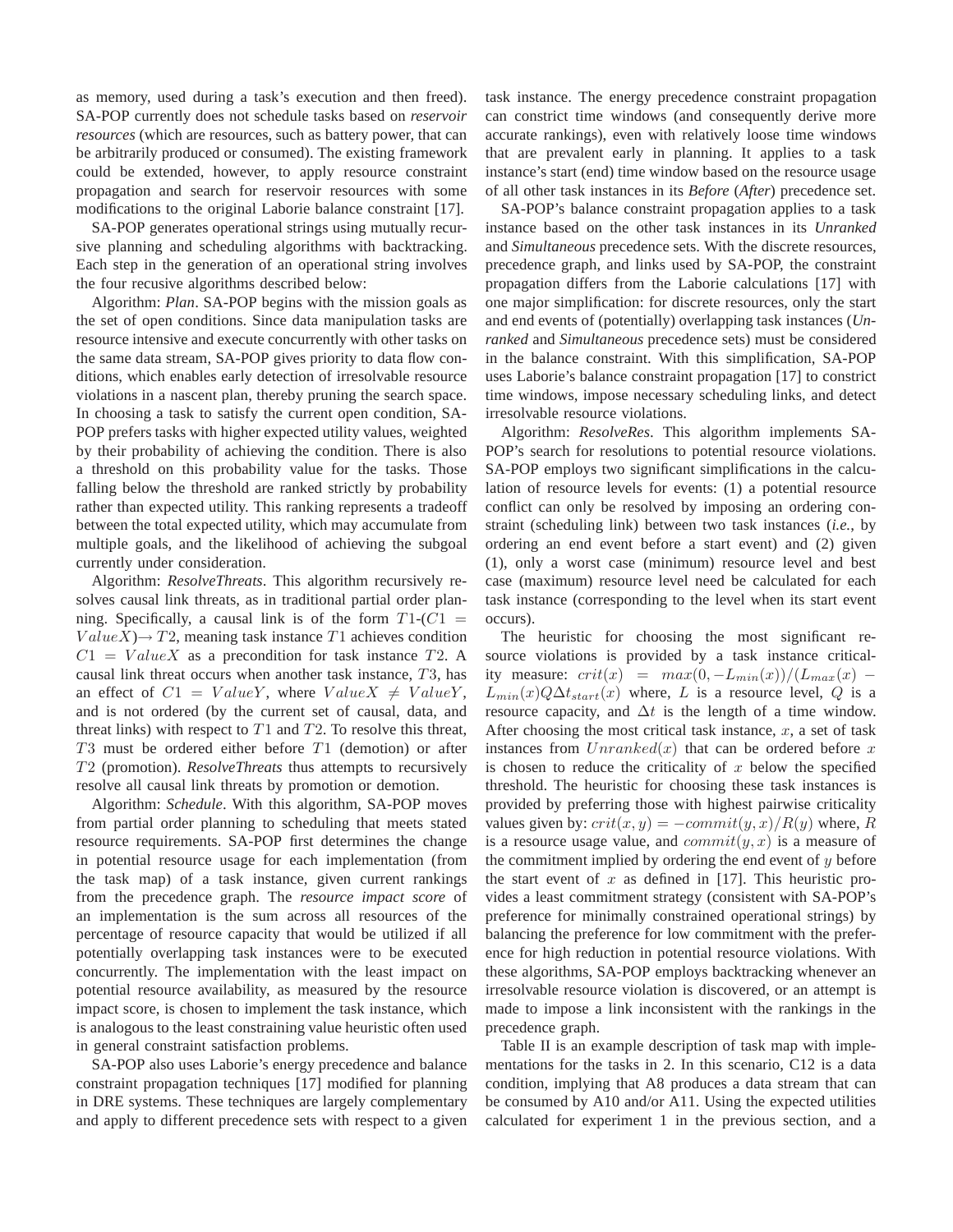| Task           | Implementation    | Resource Usage |  |  |
|----------------|-------------------|----------------|--|--|
| A <sub>1</sub> | Impl1             |                |  |  |
| A <sub>2</sub> | Impl <sub>2</sub> |                |  |  |
| A <sub>3</sub> | Impl3             |                |  |  |
| A <sub>4</sub> | Impl <sub>4</sub> |                |  |  |
| A <sub>5</sub> | Impl <sub>5</sub> |                |  |  |
| A <sub>6</sub> | Impl6             | 2              |  |  |
| A7             | Impl7             |                |  |  |
| A8             | Impl8             |                |  |  |
| A <sub>9</sub> | Impl9             | 5              |  |  |
| A10            | Impl10            |                |  |  |
| A11            | Impl11            |                |  |  |
| TABLE II       |                   |                |  |  |

TASK MAP RESOURCE USAGE AND DURATION

single resource of capacity 5 units for the system, Figure 5 illustrates the operational string generated by SA-POP. In



Fig. 5. Operational String Generated for Resource Capacity 5

this figure, the dashed arrow between A7 and A8 indicates a scheduling link, while other arrows indicate the causal links and the data link between A8 and A11. Because A8 and A11 are data manipulation tasks and no additional time constraints were imposed, they operate continuously until the end of the operational string's execution. Initially A7 would be unranked with respect to A8 and A11. Their combined resource usage of 2 and A7's resource usage of 4, however, would violate system resource capacities if they operated concurrently. SA-POP therefore imposes the scheduling link between A7 and A8 to ensure resource constraints are honored.

To illustrate the potential trade-off between expected utility and resource constraints, consider a similar system with the same goals but with a resource capacity of only 3 units. Figure 6 shows the operational string generated by SA-POP in this scenario. The tighter resource constraints do not allow the



Fig. 6. Operational String Generated for Resource Capacity 3

inclusion of A7 to achieve C14, so SA-POP is forced to use the lower expected utility task A10 due to the limited resource availability.

#### IV. RESOURCE ALLOCATION AND CONTROL ENGINE

The architecture of RACE and its interplay with SA-POP is illustrated in Figure 1. RACE performs autonomous resource (re)allocation and (re)configuration of QoS settings of components that are part of the operational strings generated by SA-POP such that the QoS requirements of the operational strings

are met. RACE is built atop of CIAO and DAnCE, which are open-source (see www.dre.vanderbilt.edu) implementations of the OMG Lightweight CCM [9], Deployment and Configuration (D&C) [18], and Real-time CORBA [19] specifications. RACE provides a range of resource allocation and control algorithms that use middleware deployment and configuration mechanisms to allocate resources to operational strings and control system performance after operational strings have been deployed. In particular, it uses *Resource Monitors* and *ApplicationQoSMonitors*, which are implemented as CCM components, to track system resource utilization and application QoS respectively.

RACE's algorithms determine how to (re)deploy an application specified by operational strings and ensure desired QoS requirements are met, while maintaining resource utilization within desired bounds at all times. The allocation algorithms determine the initial component deployment by determining the best mapping of these components to the appropriate target nodes based on the availability of system resources. For example, an allocation algorithm could apportion CPU resources to components in such a way that avoids saturating these resources. Likewise, RACE's control algorithms adapt the execution of an operational strings' components at runtime in response to changing environments and variations in resource availability and/or demand. For example, a control algorithm could (1) modify an application's current operating mode, (2) dynamically update component implementations, and/or (3) redeploy all or part of an operational string's components to other target nodes to meet end-to-end QoS requirements.

RACE uses mechanisms provided by the underlying middleware to perform the allocation and control decisions made by its algorithms. For example, RACE uses standard mechanisms defined by the Lightweight CORBA Component Model (CCM) [9] to (1) (re)deploy and (re)configure application components, (2) transition application components from idle states to operational states and monitor the performance of the DRE system, and (3) modify components and/or operational strings to realize the adaptation decisions of control algorithms.



Fig. 7. Architecture of RACE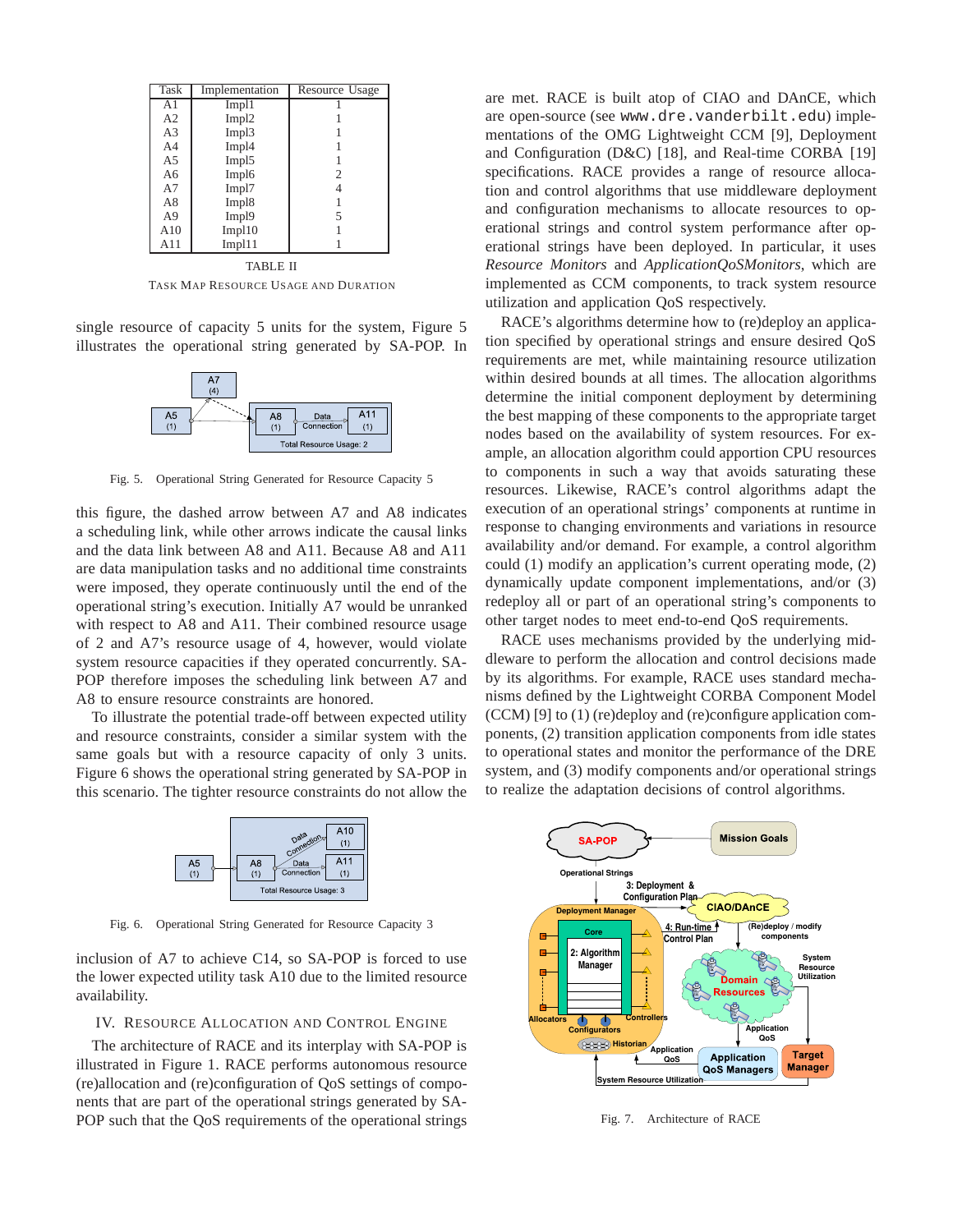As shown in Figure 7 the RACE architecture consists of the following entities that are implemented as CCM components using CIAO and deployed via DAnCE:

**Resource Monitors** are CCM components that track resource utilization in a domain. One or more Resource-Monitors are associated with each domain resource, such as CPU and memory utilization monitors on each node and network bandwidth utilization monitors on interconnects and bridges.

**ApplicationQoSMonitors** are CCM components that track the performance of application components by observing QoS properties, such as throughput and latency. One or more ApplicationQoSMonitors are associated with each type of application component.

The **TargetManager** [12] is a CCM component defined in the D&C specification [18] that receives periodic resource utilization updates from ResourceMonitors within a domain. It uses these updates to track resource usage of all resources within the domain. The TargetManager provides a standard interface for retrieving information pertaining to resource consumption of each component and an assembly in the domain, as well as the domain's overall resource utilization. It also provides information on resource utilization component ports in operational strings.

The **DeploymentManager** is an assembly of CCM components that encapsulates and coordinates one or more allocation and control algorithms. This manager deploys assemblies by allocating resources to individual components in an assembly. After assemblies are deployed, the DeploymentManager manages the performance of (1) operational strings and (2) domain resource utilization. This manager ensures desired performance of the operational strings by performing the following actions to the components that make up the operational strings: (1) (re)allocating resources to the component, (2) modifying component parameters such as executional mode, and/or (3) dynamic replacing the component implementations.

## V. DISCUSSION AND LESSONS LEARNED

This section summarizes our experiences combining the decision-theoretic, resource-constrained planning of SA-POP with the component allocation and runtime management of RACE to produce an efficient and scalable architecture for autonomous operation of DRE systems in dynamic and uncertain domains. SA-POP produces partial-order plans that contain sufficient information to be instantiated with parameterized component implementations that do not violate coarse-grained resource constraints.

In the MMS system, for example, an instantiation of SA-POP on each satellite considers the computational resources, such as CPU, memory, and communication bandwidth to be monolithic, discrete resources. In actuality, there are multiple nodes with individual CPU and memory capacities within each satellite. In general, each task only uses a small fraction of these resources, so the course-grained resource constraints used by SA-POP helps ensure that RACE can find valid deployments for components on the real node resources.

Through the association of multiple functionally equivalent implementations for each task in the task map, RACE can find valid (re)allocations by substituting the original task components suggested by SA-POP with ones that are more resource friendly under the current conditions. In the unusual case that no such allocation is possible, RACE provides feedback to SA-POP indicating its failure to find a valid allocation due to one or more resource constraints. If this occurs, SA-POP generates a new operational string that uses less resources (and probably has lower expected utility), *without* requiring a repetition of the spreading activation process.

Autonomous operation of satellites with limited computing capacity requires efficient algorithms to handle the combinatorial problems of planning, scheduling, and allocation. The loose coupling of SA-POP and RACE through a feedback loop, enables operational string generation as a search through a smaller space of potential resource-committed plans. The search is computationally less intensive than if resources were considered at the fine-grained node level.

Similarly, RACE does not have to consider the cascading task choices of planning to find a valid allocation, so its search space is also limited to a manageable size. Moreover, SA-POP only considers the *feasibility* of resource allocation in generating operational strings, while RACE can consider the harder resource *optimization* problem, but limits it to a given operational string. The limited size and complexity of the search spaces used in SA-POP and RACE, as well as the flexibility afforded by the task map, yields an architecture that can operate with limited computational resources, while scaling to relatively large planning and allocation problems without becoming intractable.

In generating the operational string from mission goals, SA-POP takes into account domain uncertainty by preferring operational strings of high expected utility. Rather than attempting the often intractable problem of finding operational strings with the highest overall expected utility, SA-POP's generates operational strings using a greedy approximation algorithm. The greedy choice of high expected utility tasks still yields a robust application as specified by the resulting operational string, but does not require the much greater search time needed to find the optimal solution.

For individual satellites to operate autonomously, they must be able to recognize and react to changes in local conditions. To this end, RACE monitors application performance and domain resource utilization using its *Application Monitors* and *Resource Monitors* after operational string deployment. If the performance of an operational string falls below its QoS requirement, RACE's control algorithms take corrective actions to achieve the specified QoS requirement.

For example, a control algorithm could (1) modify input parameters of one or more parameterized components of the operational string, (2) dynamically update task implementations from the choices available in the task map, and/or (3) redeploy all or part of an application's components to other target nodes to meet end-to-end QoS requirements. These actions help ensure that the QoS requirements of each op